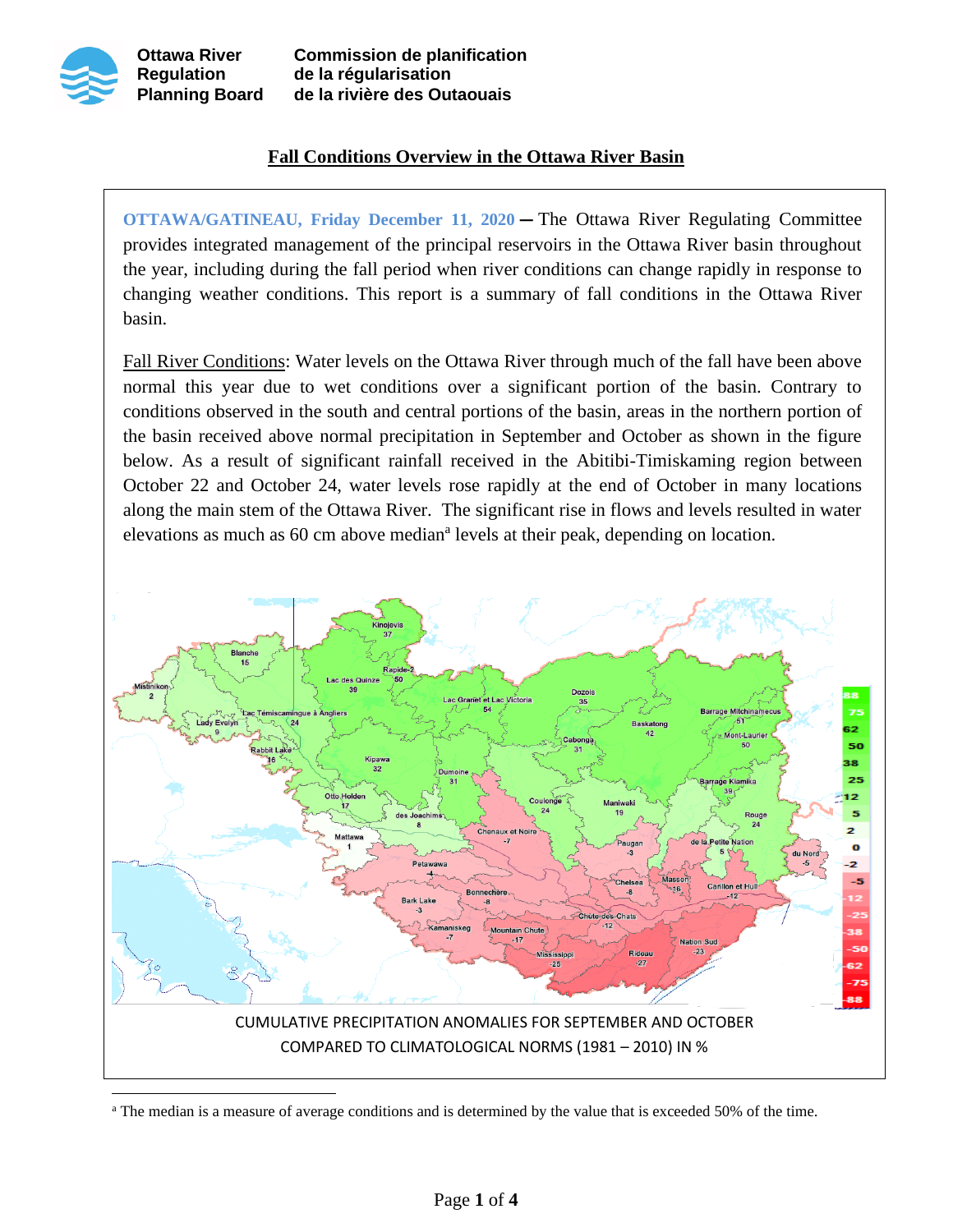As river flows have decreased in the ensuing weeks, water levels and flows have gone back to being close to normal in the river reach upstream of Gatineau-Ottawa. On the lower river reach

*To find out about water levels in your area and how they compare with normal conditions, visit the 'Current Conditions' webpage and click on the map marker closest to where you live. In the pop-up box, click on 'Graph View and Advanced Data'.*

between Gatineau-Ottawa and the Montreal region, water levels and flows increased slightly following a late November rainfall event but have returned close to normal with the arrival of seasonal temperatures.

**Did you know?** Rainfall has a strong influence over river flows during the fall compared to summer because reduced evapotranspiration during fall lessens the soil's capacity to absorb precipitation (**See our [new FAQ](http://ottawariver.ca/information/frequently-asked-questions/) - Why are high water levels common during the fall on the Ottawa River?**)

While the water level fluctuations experienced this October were highly visible, they are not exceptional. Check the table below to see how many times the highest level observed this October was exceeded in the last 30 years in your area.

| <b>Mattawa</b> |              | <b>Pembroke</b> |        | Lac Coulonge |              | <b>Lac Chats</b> |              | Lac Deschênes |              | <b>Gatineau (Hull)</b> |              |
|----------------|--------------|-----------------|--------|--------------|--------------|------------------|--------------|---------------|--------------|------------------------|--------------|
| <b>DATE</b>    | <b>LEVEL</b> | <b>DATE</b>     | LEVEL  | <b>DATE</b>  | <b>LEVEL</b> | <b>DATE</b>      | <b>LEVEL</b> | <b>DATE</b>   | <b>LEVEL</b> | <b>DATE</b>            | <b>LEVEL</b> |
| 1990-11-29     | 153.88       | 2014-10-21      | 112.40 | 2014-10-23   | 107.09       | 2003-11-25       | 74.57        | 2003-11-29    | 59.23        | 2003-10-07             | 43.00        |
| 2014-10-20     | 153.81       | 1990-12-01      | 112.39 | 2001-10-30   | 107.01       | 2006-11-21       | 74.49        | 2006-11-21    | 59.13        | 2006-11-22             | 42.77        |
| 2018-10-18     | 153.80       | 2001-10-29      | 112.30 | 2003-11-25   | 106.94       | 2014-10-22       | 74.45        | 2014-10-24    | 59.10        | 1992-11-18             | 42.35        |
| 2001-10-19     | 153.67       | 2018-10-20      | 112.26 | 2006-11-21   | 106.86       | 1990-12-01       | 74.38        | 1992-11-19    | 58.99        | 2014-10-23             | 42.34        |
| 2020-10-25     | 153.58       | 2003-11-22      | 112.25 | 1990-12-01   | 106.85       | 2001-10-30       | 74.36        | 2001-10-30    | 58.98        | 2001-10-31             | 42.26        |
| 2013-11-19     | 153.50       | 2012-11-03      | 112.23 | 2012-11-05   | 106.75       | 1992-11-19       | 74.30        | 1990-12-01    | 58.93        | 2017-11-03             | 42.26        |
| 2012-11-02     | 153.47       | 2006-11-19      | 112.18 | 2018-10-15   | 106.75       | 1991-11-25       | 74.27        | 1999-11-06    | 58.91        | 2013-11-21             | 42.22        |
| 2003-11-21     | 153.44       | 2020-10-28      | 112.16 | 2020-10-28   | 106.72       | 1999-11-06       | 74.23        | 2013-11-24    | 58.91        | 1990-12-01             | 42.21        |
| 1993-10-26     | 153.40       | 2013-11-22      | 112.15 | 1992-11-17   | 106.71       | 2017-11-16       | 74.23        | 2020-10-30    | 58.89        | 2020-10-29             | 42.21        |
| 1999-11-12     | 153.33       | 1992-11-16      | 112.09 | 2013-11-23   | 106.70       | 2020-10-29       | 74.22        | 2012-11-05    | 58.87        | 2010-12-01             | 42.19        |

## TOP 10 FALL WATER LEVELS ON THE OTTAWA RIVER SINCE 1990 (m)

Sharp increases in water levels often bring about questions regarding what conditions the following spring may bring. A review of historic river conditions shows that there is no direct correlation between high water levels in the fall and high water levels the next spring. For instance, in the last 10 years, 2014 was the year when the highest fall water levels occurred on the Ottawa River. Yet, the spring freshet conditions in 2015 were very close to normal at all river locations. An example of the historical 2014-15 water levels on the Ottawa River is provided at Fort-Coulonge in the figure below.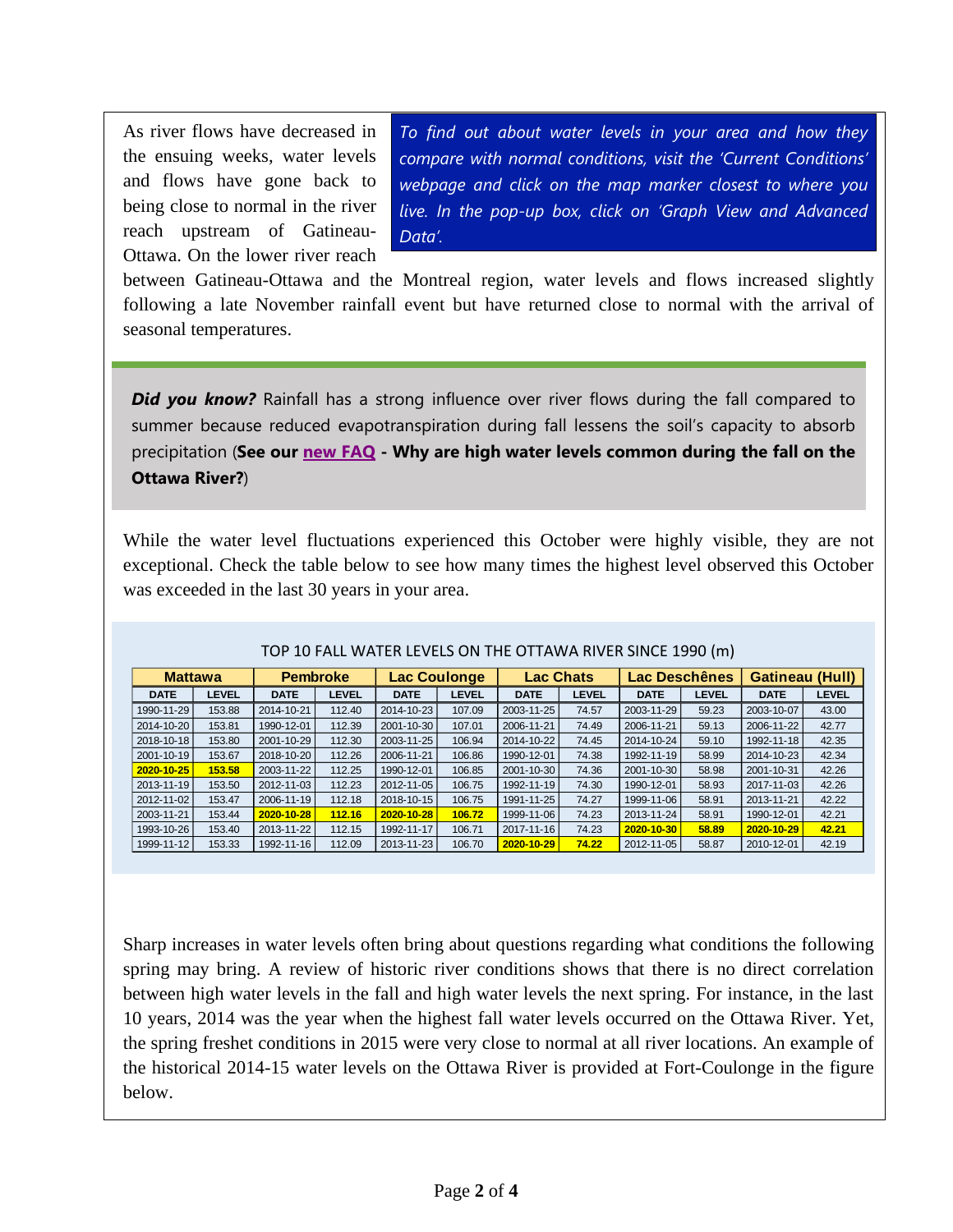

**Did you know?** Several factors influence the severity of a spring flood. Unfortunately, the factors with the largest influence are the result of active weather systems that may or may not occur once the spring freshet has started **(See our [new FAQ](http://ottawariver.ca/information/frequently-asked-questions/) – What are the factors that contribute to flooding?)**

Reservoir Regulation Strategy: Water levels in the principal reservoirs will be lowered progressively from approximately mid-December to the end of March as shown in the figure below. The Des Joachims reservoir requires less time to empty (as it is the smallest of the thirteen principal reservoirs) and will be emptied during the month of March.

This strategy allows the flows from the principal reservoirs in the Ottawa River to decline to a minimum at the end of March, prior to the beginning of the usual snow melt period when natural increases of river flows and levels occur.

The annual emptying of the principal reservoirs can be followed on the Planning Board's website [here.](http://ottawariver.ca/conditions/?display=reservoir)